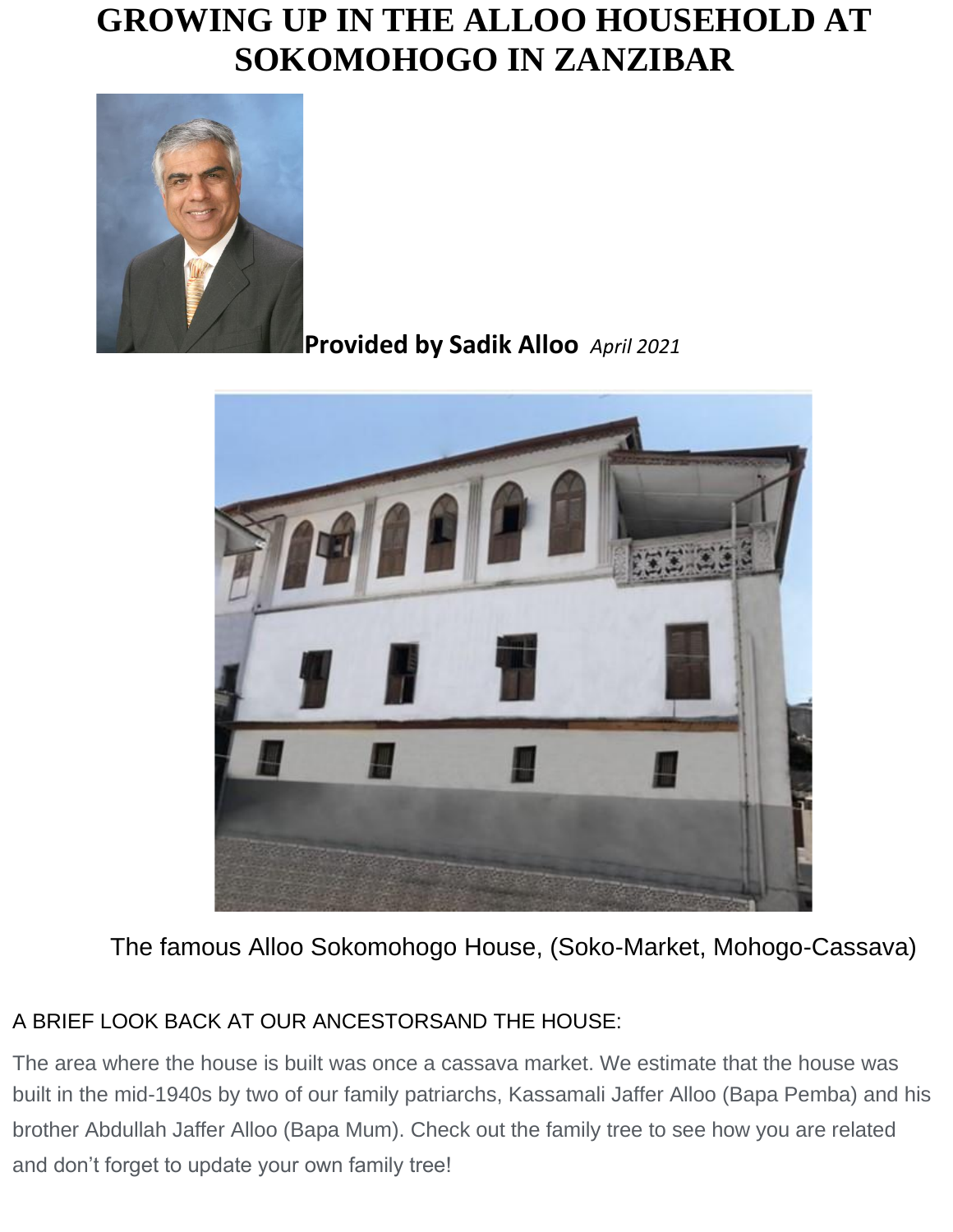

## Abdullah Jaffer Alloo Bapa Mum



Kassamali Jaffer Alloo Bapa Pemba

These brothers arrived penniless in Zanzibar after migrating from Kutch, Gujrat, in India via Aden. They worked as collies (porters) to make a living, but they were paid in dates instead of money for their labor. Thankfully, they were able to sell the dates and get cash.

Thus, their lives in Zanzibar began.

The Alloo brothers had entrepreneurial spirits, like most people who migrated in that era. They began selling "Gubiti," a candy made from mixing Gor (Guru, brown sugar) and stretching it between two bolts to achieve the desired elasticity. The candy was then transferred to a pole, wrapped like a snake, and paraded around the street as a sweet treat. When people purchased the candy, the brothers would cut a small piece from the pole.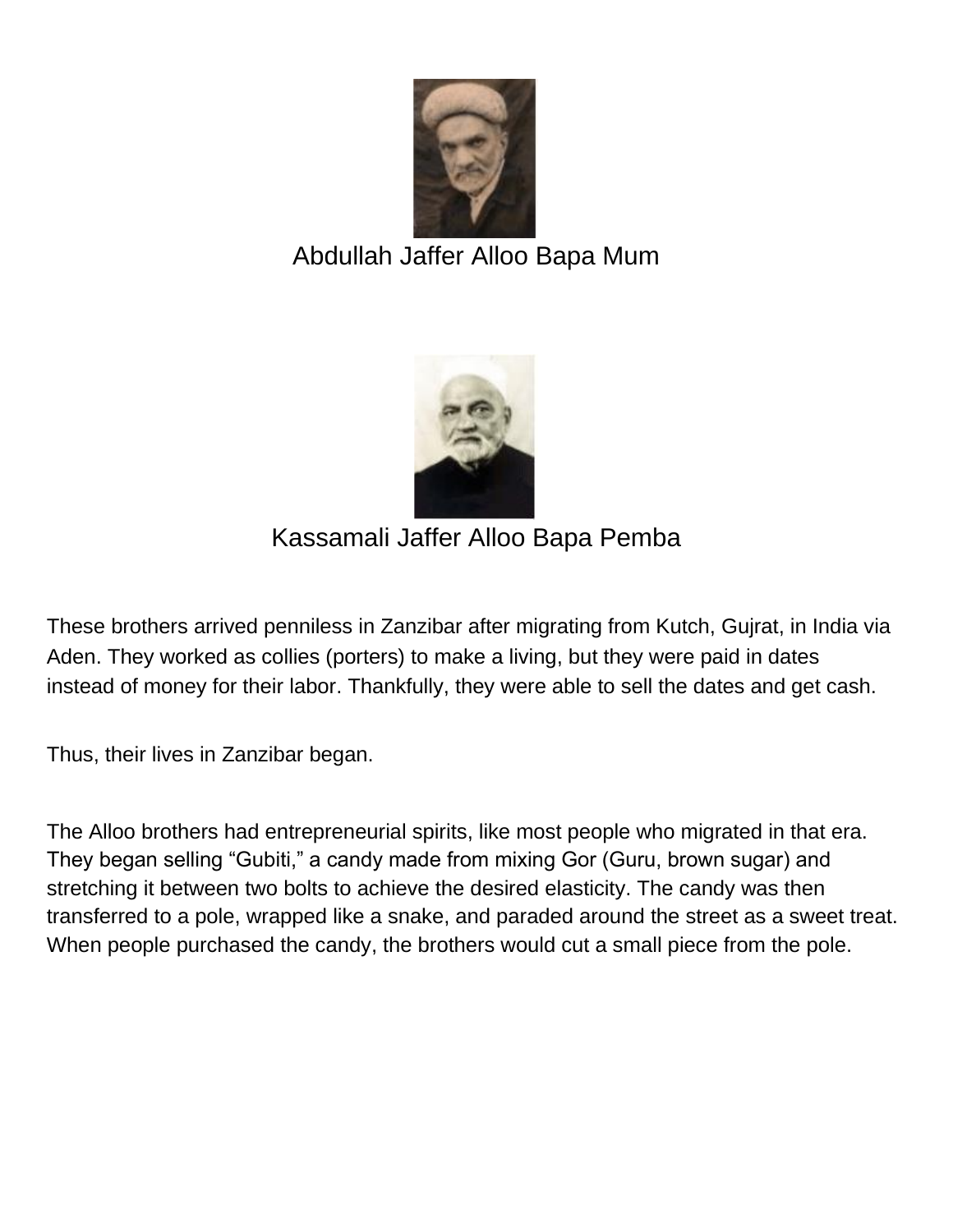But this wasn't the only business the brothers delved into. They ventured into other businesses and eventually made enough money to build the Sokomohogo house.

The Sokomohogo house was a large two-story building that included business offices, storage (godown), and living quarters. On the ground floor, there were two offices and a large storage warehouse, and the first and second floors were dedicated to living quarters.

The first floor had four bedrooms, 2 showers and 2 toilets, a storeroom, a kitchen and dining room, and a loft area, just after you climb the stairs, where we gathered to play or receive visitors. The second floor had five bedrooms, 2 showers and 2 toilets, a kitchen and dining area, and a veranda ("Gelleri," as we called it) that served as a play area for the children and relaxing escape for the ladies in the evenings. You can see a video on www.Alloo.family to get a feel of the house.

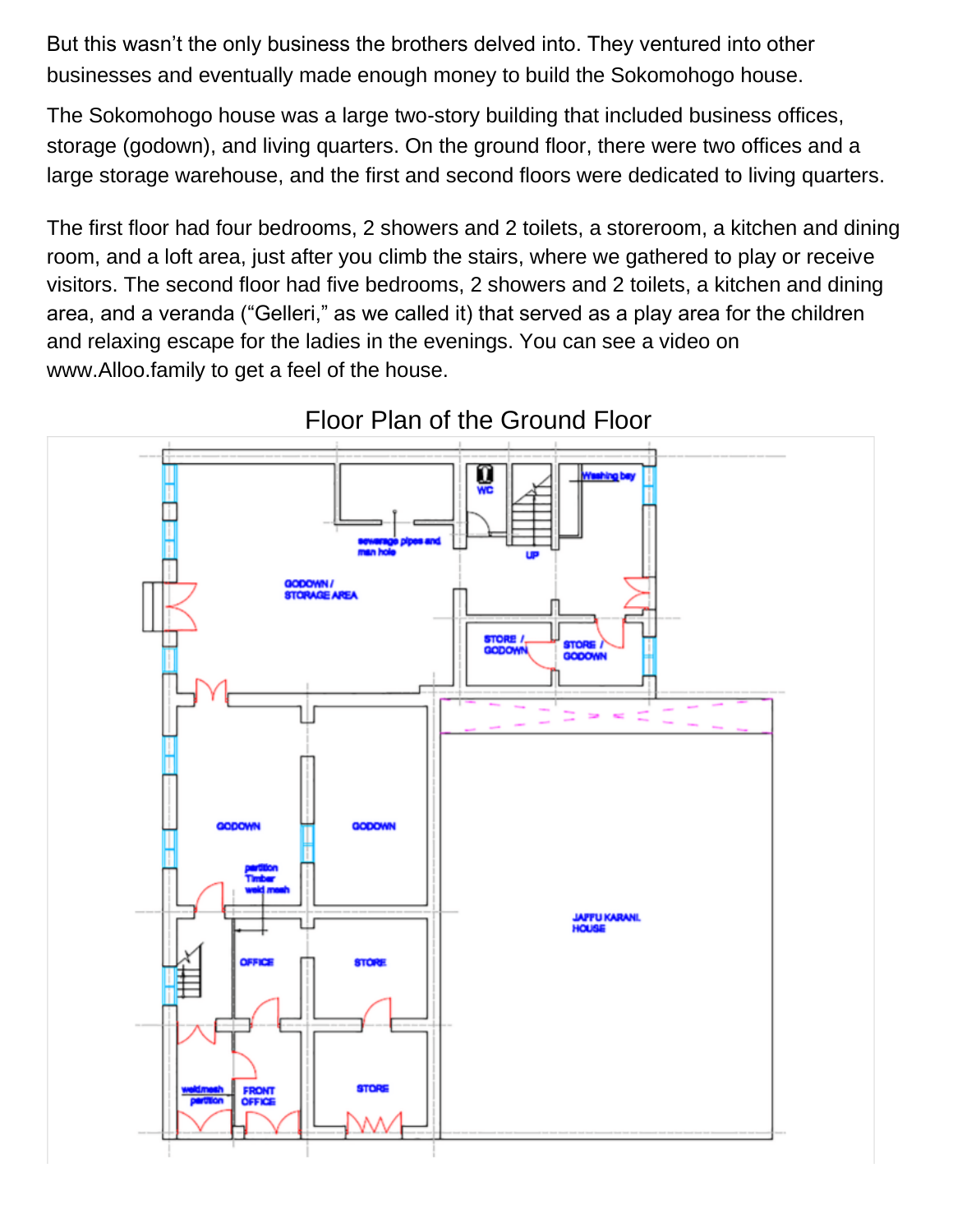### Stories of the Ground Floor

Every Friday on the ground floor, Bapa Pemba had a rickshaw ride. A rickshaw is a cart pulled by a person, used as a taxi at the time. Dressed in an immaculate white kurta and pajama and a Zanzibari (Omani) cap, Bapa Pemba would go around the town.

Only a few lucky people would get to ride with him. Bapa Pemba had an incredibly soft spot for the orphans of the house and those who didn't have fathers, so he would give them special attention. Murtaza Sherali Alloo (when he visited Zanzibar) and Fatma Alloo (Babai) received this special attention and got to ride with Bapa Pemba often. This was truly a treat and they were always proud to ride around. It was their moment in the sun.



The ground level also housed offices and in a corner a store/date shop. Dates had a special allure for the brothers because of their first experience selling them when they arrived in Zanzibar. Bapa Pemba would sit on a mattress with his cash box and a glass top cabinet that displayed the dates for potential customers to see. The stock dates were stored in the bottom of the same cabinet. A manual scale sat next to the cabinet to weigh the dates before he gave the dates to the customers.

Baba Pemba always had an ever-present thermos flask of coffee for his guests to go with the dates. He was very social. Everybody knew everybody in Zanzibar, and he often invited passersby into the shop for a date and coffee snack. Everyone joked that he lost money and never made a profit on his retail date sales because he was always giving them away. This practice also earned our family the nickname of "wauza tende," (date sellers) or "kina tende" (date people). When he ran out of coffee, which was very frequent, he would buy it from the coffee seller who were ever present and plied the street with their shiny long brass pots.

Between the offices and entrance to the house, there was a screen door that allowed those in the office to see who was coming and going into the house. As you entered the house, before arriving at the stairs, there was a foyer. Our family made many memories in that small area.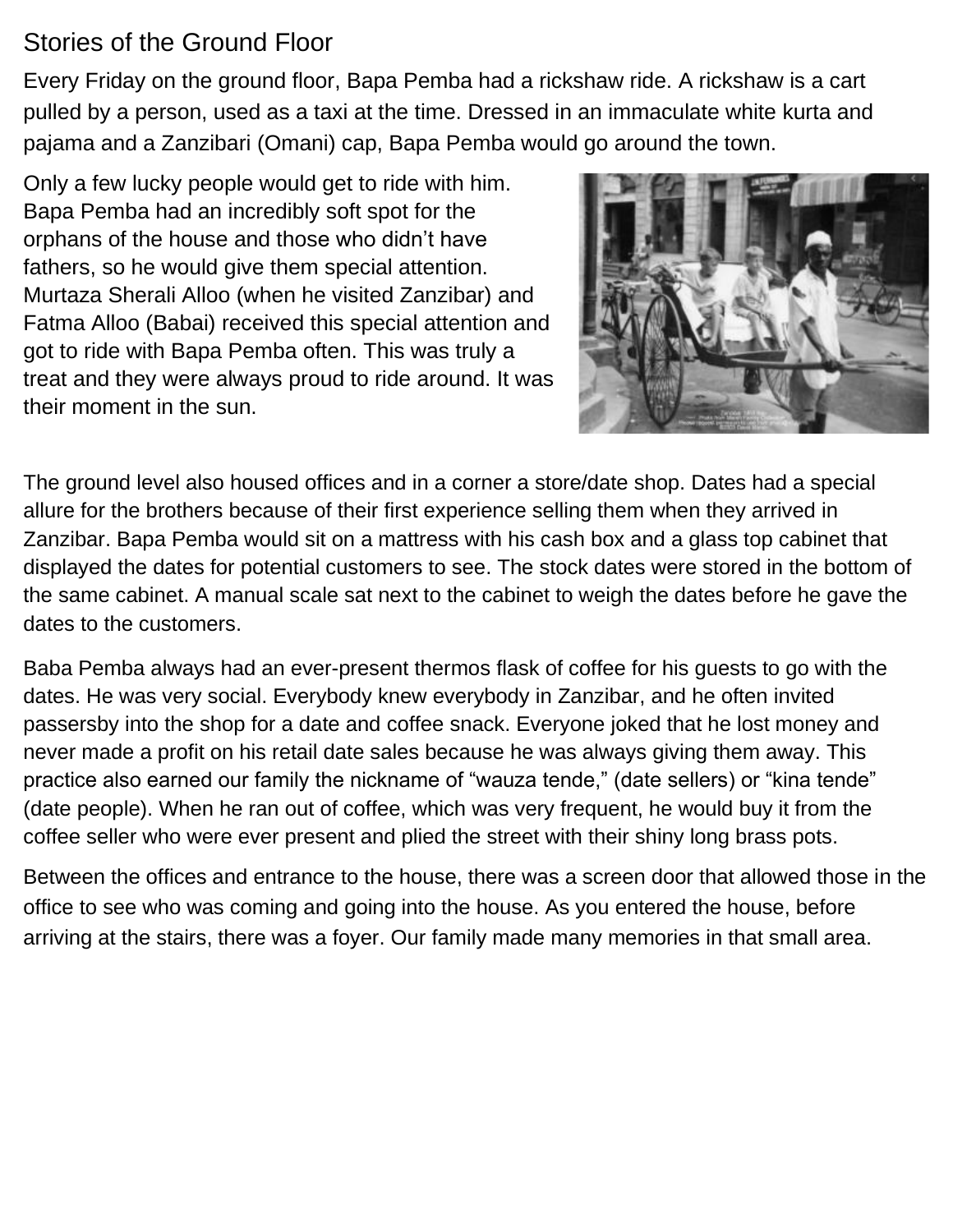

A street coffee seller with the traditional Omani brass pot.

Musa Hajaam, the family barber, would come every two weeks to cut everyone's hair, right there in the foyer. Musa was on a monthly retainer and the haircuts were one style fits all – we never had a choice in the matter. Not sure if Musa knew any other style. His mission was very simple make the hair shorter! Looks or styles was never a consideration.

After our haircuts, we gathered in the foyer to receive an herbal laxative – whether we needed it or not. This was made of some herbal leaves (Mindhiawar), tasted awful, and was made by a doctor at the Ithna'asheri Dispensary. We called it "Julab ya Datctar," or (laxative/diarrhea of the doctor). Some of us tried to evade it, but it was always in vain. The adults, especially Phui Saku, knew our evasive tactics and always caught us and gave us the cup to drink.

These are just a few of the Sokomohogo house memories of the ground floor.

If you enjoyed them and you'd like to hear stories from the first and second floor, write to us! It will motivate us to write and share more stories with you.